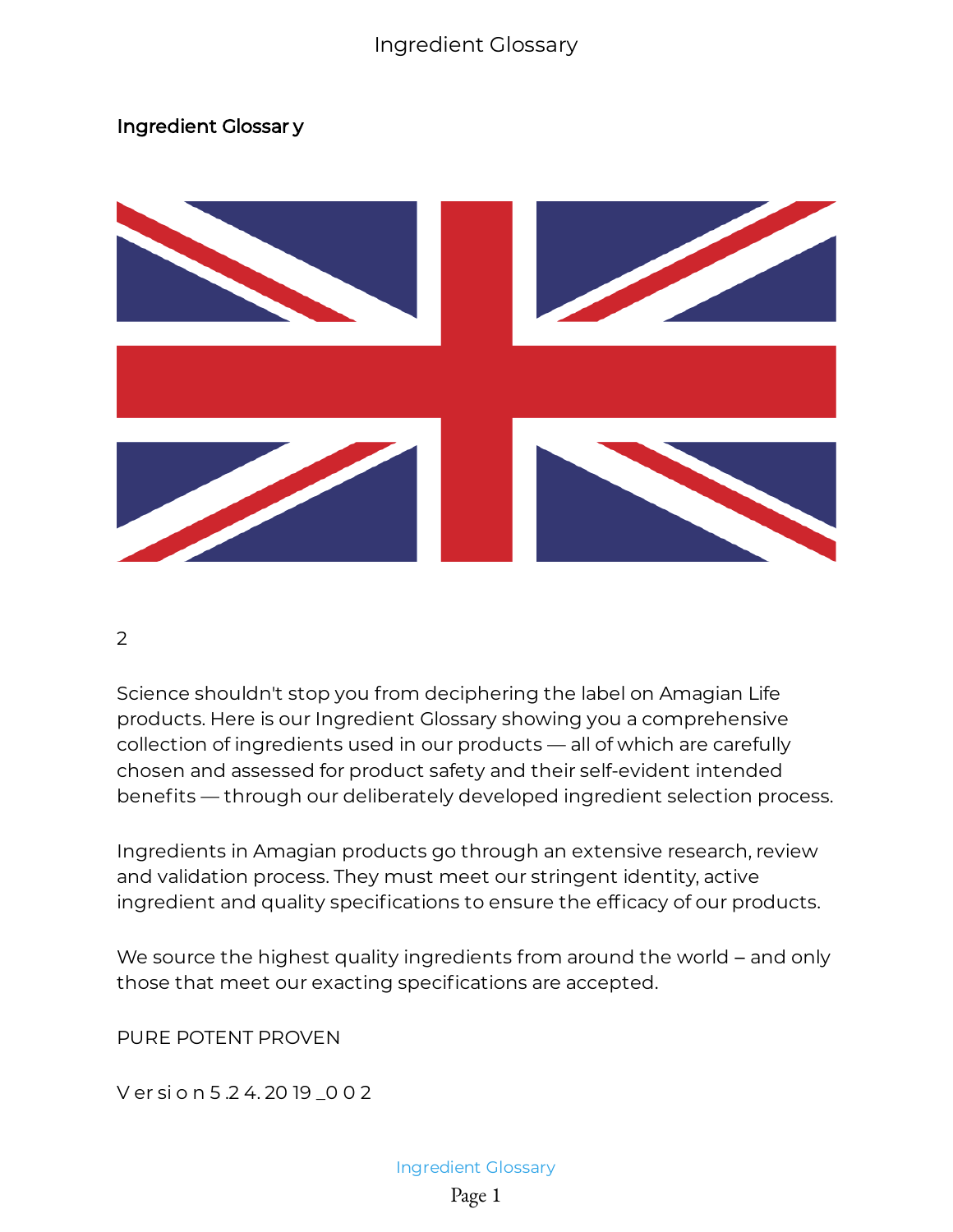Ingredient Glossar y 3

A premium extract of spray dried select 100% Arabica coffee. Freeze concentrate yields great aroma and coffee body. The process helps the coffee deliver a potent blend of Polyphenols which thwart oxidative stress. The highest quality and best tasting instant coffee in the world.

## Coffee Powder

Citicol ine/Choline CDP Citicoline, also known as choline CDP is a potent brain health nutrient that occurs naturally in our bodies, concentrating in the brain. It is a building block of cell membranes and can increase the production of phosphatidylcholine – which is key to brain function. Studies show that Citicoline can help support mental energy, focus, attention and recall and is also being studied for long-term brain and cognitive health and for reducing cravings.

Garcinia Cambogia Fruit Extract Garcinia cambogia, also known as Malabar tamarind is a tropical fruit found in the coastal regions of Southeast Asia and India. Originally used for cooking, it was introduced into the nutritional field after scientists discovered its numerous dietary and health benefits. The peel of the fruit contains high amounts of hydroxycitric acid (HCA), which is the active ingredient believed to be responsible for most of its appetite control and weight management benefits. Garcinia cambogia fruit extract used in Revital U products is standardized to contain 50% hydroxycitric acid.

Chromium Chloride Chromium is an essential trace mineral involved in normal glucose metabolism that can help retain healthy blood sugar levels. Chromium is also involved in protein, carbohydrate and lipid metabolism thereby providing overall support for cellular energy. It also plays a role in healthy peripheral nerve function. Chromium is naturally found in whole grains, vegetables, fruits, meats and dairy. Although needed in very small quantities, many people do not get enough of this essential mineral from diet alone.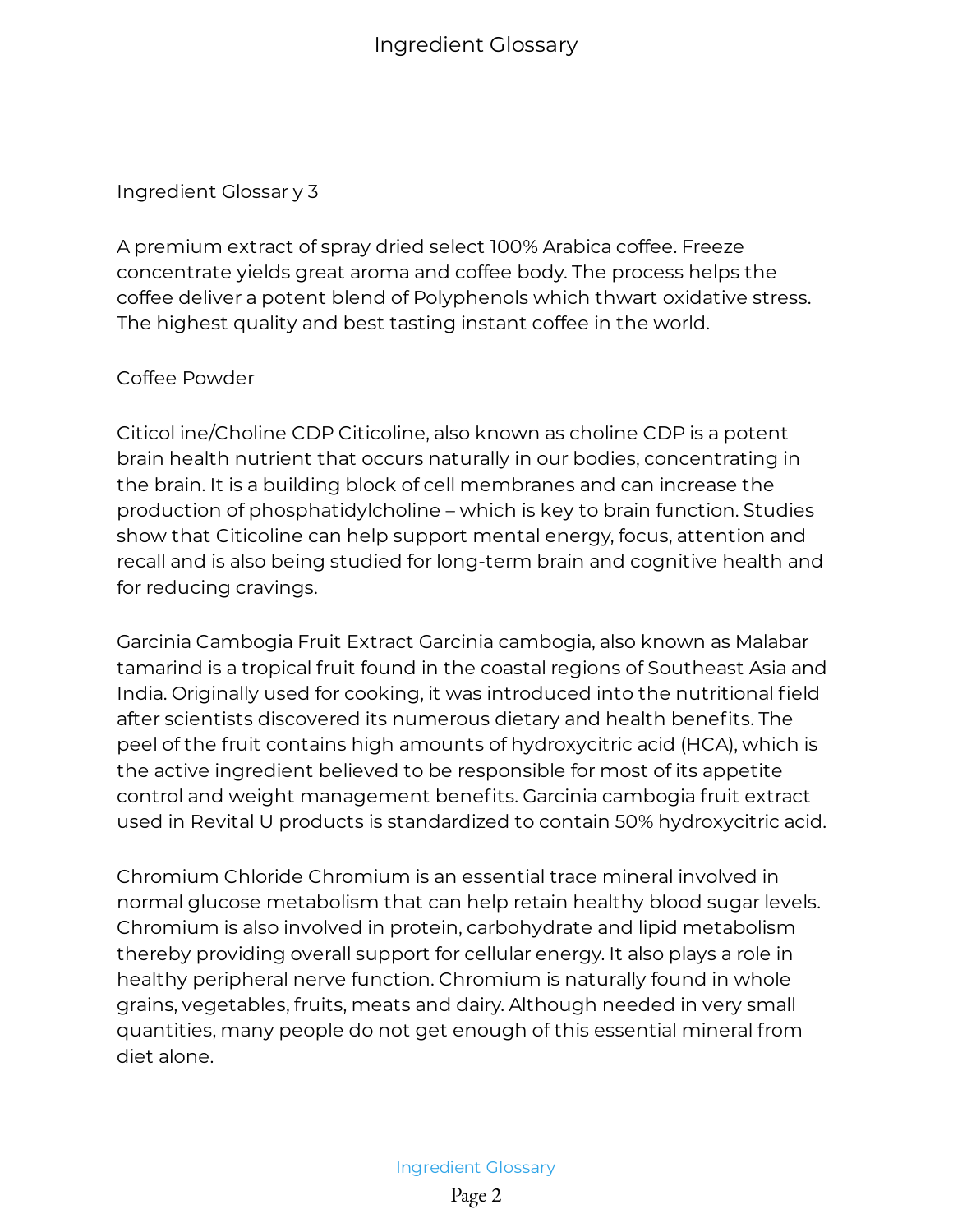Natural Caffeine from green coffee beans is known for its energy enhancing and thermogenic effects thereby increasing metabolism to assist in weight management, enhancing mood and maintaining energy to support increased activity level.

Caffeine is the most recognized ingredient associated with coffee. It's a natural occurring stimulant found within the coffee bean. Over the last few years, many

Green Coffee Bean Extract/Natural Caffeine

V er si o n 5.24.2019 0 0 2

Known as the "feel-good" amino acid, science shows that L-Theanine provides and assists with the calming effects on the brain, by nutritionally increasing the levels of serotonin and dopamine. It naturally provides a relief from anxiety and stress, which is a common cause for overeating and weight gain. L-Theanine is thought to weaken the negative side effects of caffeine. It's often used as part of a stack, "Caffeine plus L-Theanine" and is one of the world's most popular nootropic stacks. L-Theanine is an amino acid that purportedly provides assistance with stress and anxiety.

## L –Theanine

A patented extract of whole fruit of Coffee Arabica cherries to aid and assist with supporting overall brain health. Published clinical studies have shown the ability of this broad-spectrum, flavonoid-rich extract's ability to significantly increase the levels of key neuroprotein BDNF (brain-derived neurotrophic factor), vital to learn- ing, memory and higher thinking.

NeuroFactorTM Coffee Arabica Fruit Extract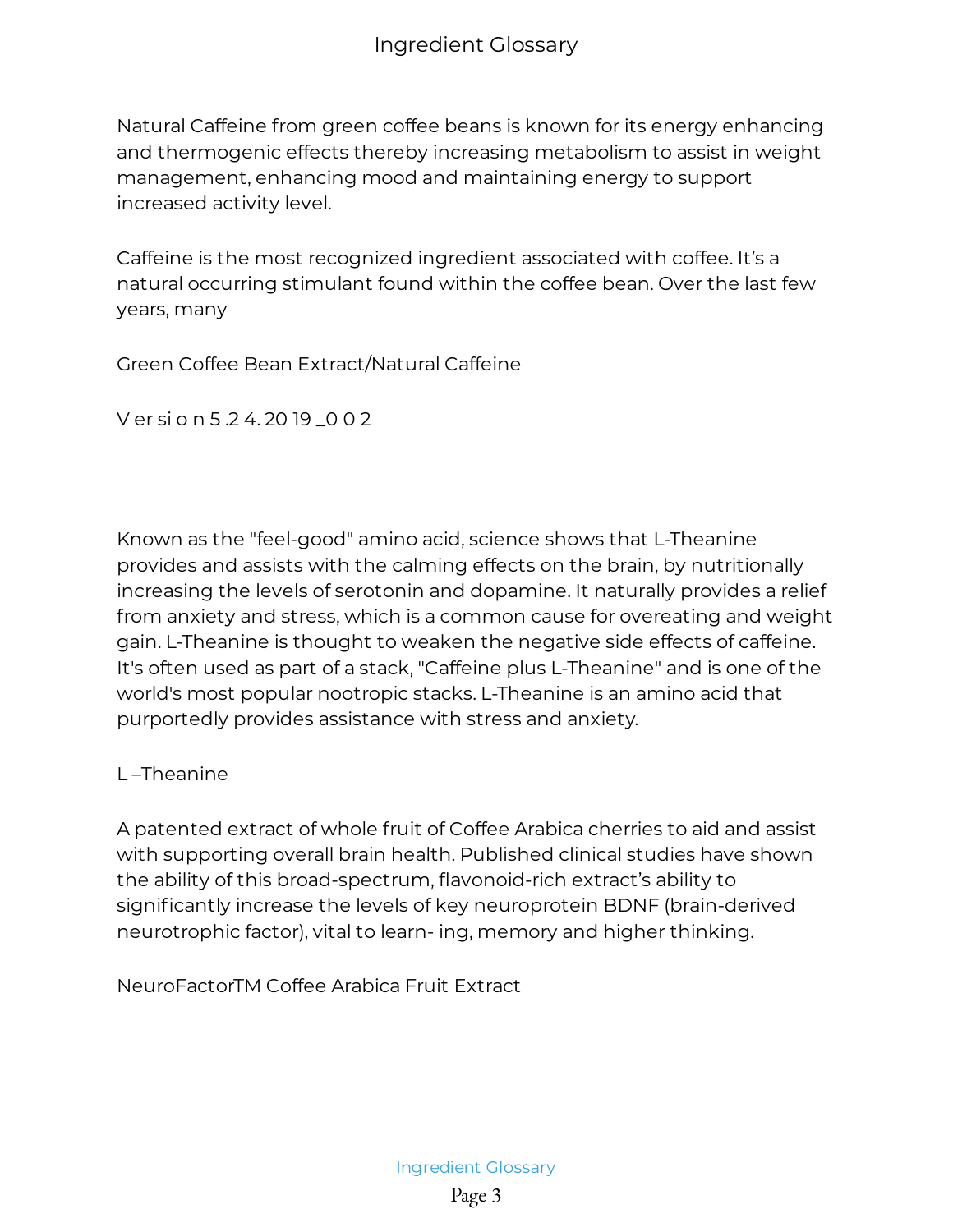Rhodiola rosea is a longtime favorite ingredient for many chemists and formulators. It is known as an adaptogen and assists the body in its response to physical, mental and environmental stress. It has been known to be used to help fight fatigue and uplift mood by people in Scandinavian countries for centuries. It is also known to have positive effects on supporting the cellular structure as it diminishes with age. This powerful extract helps provide vital assistance in aiding the body with energy for daily activities. The Rhodiola extract used in Amagian Life products is standardized to the active rosavins and salidrosides content.

Rhodiola Rosea Root Extract

Our Saffron Extract is derived from the Crocus sativus L. plant species grown in Spain and is standardized to its active safranal content. The stigma of the flower is collected and dried and it has long been used as a food seasoning and natural colouring agent. This prized spice is a favorite among culinary chefs around the world. New science has unveiled the benefits of saffron for the nervous system and its powerful impact on lifting mood and appetite control.

Saffron Stigma Extract 4

A combination of apple and grape extracts that produce a synergistic effect to increase Nitric Oxide levels in the body for healthy blood vessels, circulation and blood flow. It helps enhance performance and increases endurance. Vinitrox is also a powerful antioxidant.

Vinitrox<sup>™</sup> (Grape & Apple Extract) positive health benefits of caffeine have been identified, such as providing more energy, sharper memory, increased athletic performance and longevity.

V er si o n 5.24.2019 0 0 2

5 Ver si o n 5 .2 4. 20 19 \_0 0 2